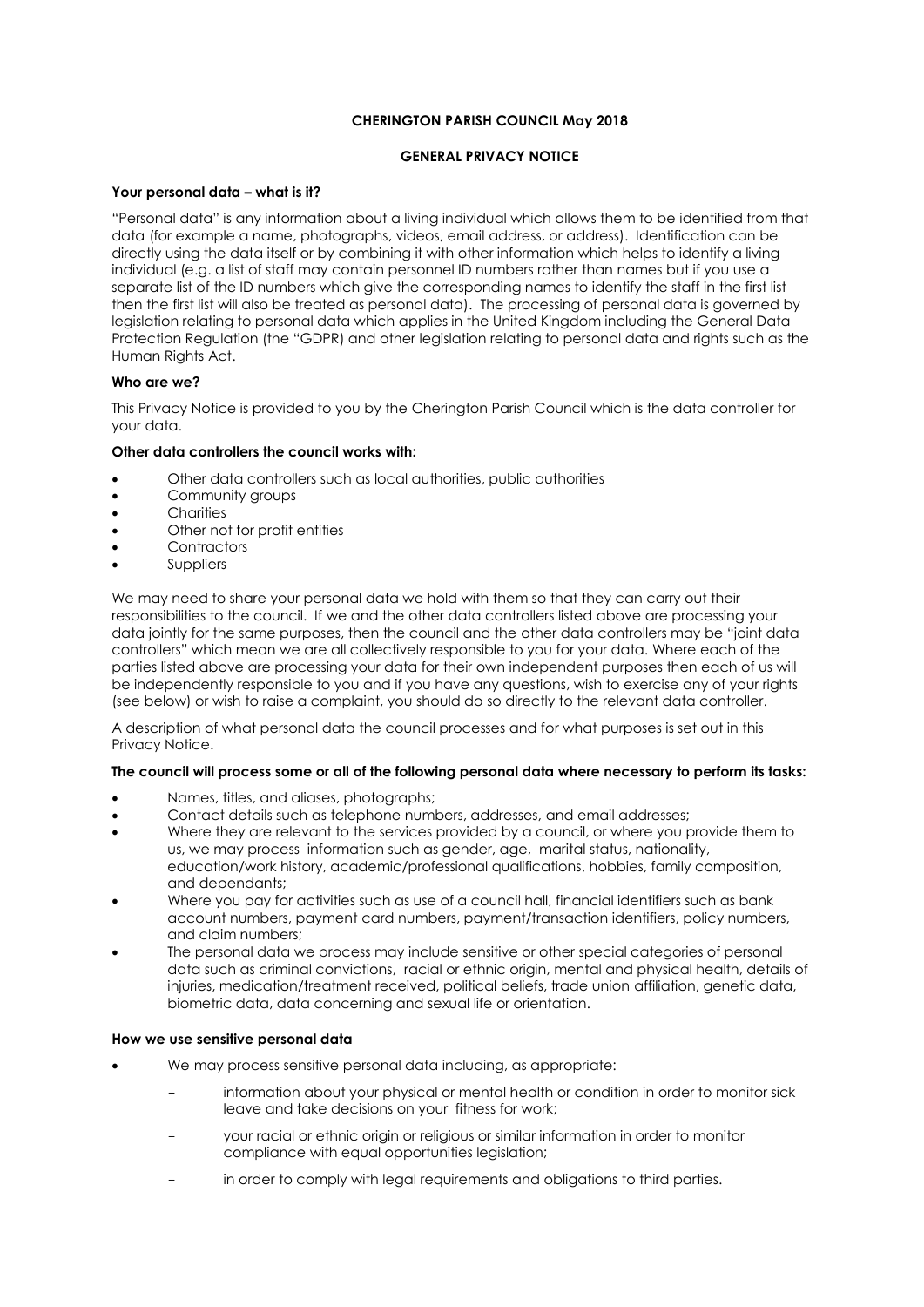- These types of data are described in the GDPR as "Special categories of data" and require higher levels of protection. We need to have further justification for collecting, storing and using this type of personal data.
- We may process special categories of personal data in the following circumstances:
	- In limited circumstances, with your explicit written consent.
	- Where we need to carry out our legal obligations.
	- Where it is needed in the public interest.
- Less commonly, we may process this type of personal data where it is needed in relation to legal claims or where it is needed to protect your interests (or someone else's interests) and you are not capable of giving your consent, or where you have already made the information public.

## **Do we need your consent to process your sensitive personal data?**

 In limited circumstances, we may approach you for your written consent to allow us to process certain sensitive personal data. If we do so, we will provide you with full details of the personal data that we would like and the reason we need it, so that you can carefully consider whether you wish to consent.

### **The council will comply with data protection law. This says that the personal data we hold about you must be:**

- Used lawfully, fairly and in a transparent way.
- Collected only for valid purposes that we have clearly explained to you and not used in any way that is incompatible with those purposes.
- Relevant to the purposes we have told you about and limited only to those purposes.
- Accurate and kept up to date.
- Kept only as long as necessary for the purposes we have told you about.
- Kept and destroyed securely including ensuring that appropriate technical and security measures are in place to protect your personal data to protect personal data from loss, misuse, unauthorised access and disclosure.

### **We use your personal data for some or all of the following purposes:**

- To deliver public services including to understand your needs to provide the services that you request and to understand what we can do for you and inform you of other relevant services;
- To confirm your identity to provide some services;
- To contact you by post, email, telephone or using social media (e.g., Facebook, Twitter, WhatsApp);
- To help us to build up a picture of how we are performing;
- To prevent and detect fraud and corruption in the use of public funds and where necessary for the law enforcement functions;
- To enable us to meet all legal and statutory obligations and powers including any delegated functions;
- To carry out comprehensive safeguarding procedures (including due diligence and complaints handling) in accordance with best safeguarding practice from time to time with the aim of ensuring that all children and adults-at-risk are provided with safe environments and generally as necessary to protect individuals from harm or injury;
- To promote the interests of the council;
- To maintain our own accounts and records;
- To seek your views, opinions or comments;
- To notify you of changes to our facilities, services, events and staff, councillors and other role holders;
- To send you communications which you have requested and that may be of interest to you. These may include information about campaigns, appeals, other new projects or initiatives;
- To process relevant financial transactions including grants and payments for goods and services supplied to the council
- To allow the statistical analysis of data so we can plan the provision of services.

Our processing may also include the use of CCTV systems for the prevention and prosecution of crime.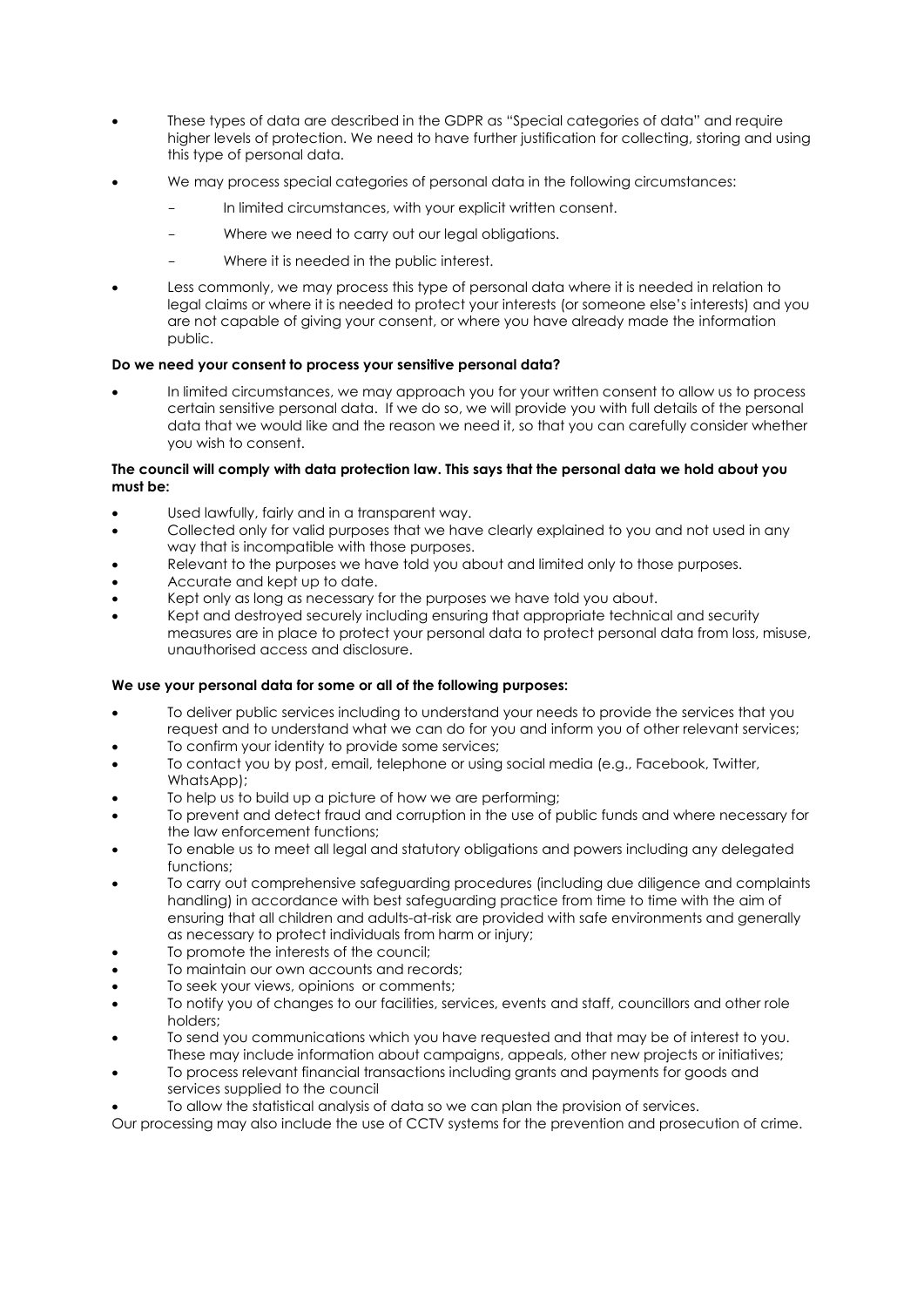### **What is the legal basis for processing your personal data?**

The council is a public authority and has certain powers and obligations. Most of your personal data is processed for compliance with a legal obligation which includes the discharge of the council's statutory functions and powers. Sometimes when exercising these powers or duties it is necessary to process personal data of residents or people using the council's services. We will always take into account your interests and rights. This Privacy Notice sets out your rights and the council's obligations to you.

We may process personal data if it is necessary for the performance of a contract with you, or to take steps to enter into a contract. An example of this would be processing your data in connection with the use of sports facilities, or the acceptance of an allotment garden tenancy

Sometimes the use of your personal data requires your consent. We will first obtain your consent to that use.

## **Sharing your personal data**

This section provides information about the third parties with whom the council may share your personal data. These third parties have an obligation to put in place appropriate security measures and will be responsible to you directly for the manner in which they process and protect your personal data. It is likely that we will need to share your data with some or all of the following (but only where necessary):

- The data controllers listed above under the heading "Other data controllers the council works with"<sup>\*</sup>
- Our agents, suppliers and contractors. For example, we may ask a commercial provider to publish or distribute newsletters on our behalf, or to maintain our database software;
- On occasion, other local authorities or not for profit bodies with which we are carrying out joint ventures e.g. in relation to facilities or events for the community.

### **How long do we keep your personal data?**

We will keep some records permanently if we are legally required to do so. We may keep some other records for an extended period of time. For example, it is currently best practice to keep financial records for a minimum period of 8 years to support HMRC audits or provide tax information. We may have legal obligations to retain some data in connection with our statutory obligations as a public authority. The council is permitted to retain data in order to defend or pursue claims. In some cases the law imposes a time limit for such claims (for example 3 years for personal injury claims or 6 years for contract claims). We will retain some personal data for this purpose as long as we believe it is necessary to be able to defend or pursue a claim. In general, we will endeavour to keep data only for as long as we need it. This means that we will delete it when it is no longer needed.

### **Your rights and your personal data**

You have the following rights with respect to your personal data:

When exercising any of the rights listed below, in order to process your request, we may need to verify your identity for your security. In such cases we will need you to respond with proof of your identity before you can exercise these rights.

- *1) The right to access personal data we hold on you*
- At any point you can contact us to request the personal data we hold on you as well as why we have that personal data, who has access to the personal data and where we obtained the personal data from. Once we have received your request we will respond within one month.
- There are no fees or charges for the first request but additional requests for the same personal data or requests which are manifestly unfounded or excessive may be subject to an administrative fee.

### *2) The right to correct and update the personal data we hold on you*

 If the data we hold on you is out of date, incomplete or incorrect, you can inform us and your data will be updated.

### *3) The right to have your personal data erased*

 If you feel that we should no longer be using your personal data or that we are unlawfully using your personal data, you can request that we erase the personal data we hold.